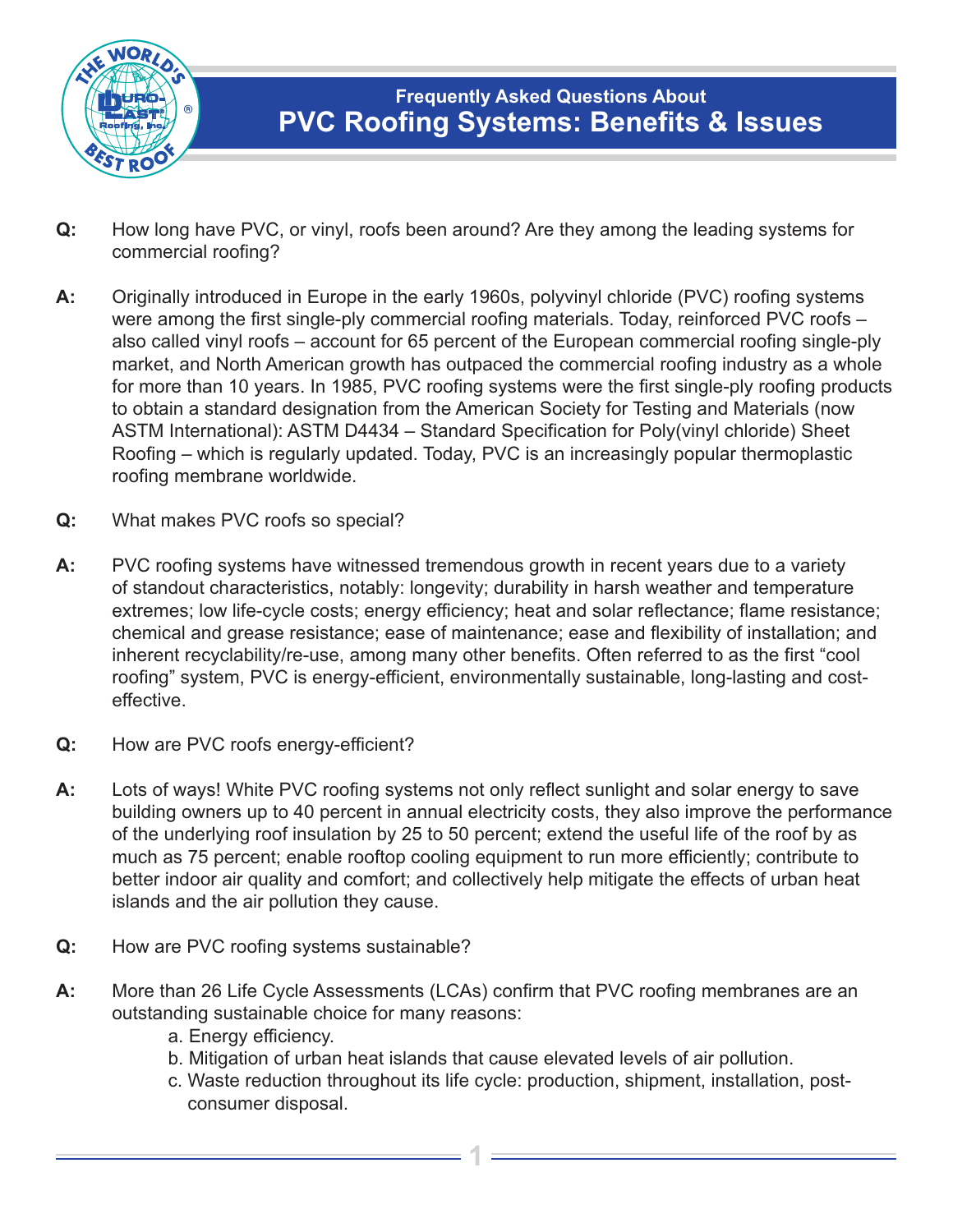

- Only 43 percent of PVC membrane composition is derived from nonrenewable fossil fuel feedstocks, compared with other single-ply and built-up systems that contain a much higher percentage.
- PVC requires less energy to produce than competitive products.
- They last for 20 to 30 years, reducing the rate of waste flow into landfills.
- There is virtually no scrap in PVC roof manufacturing or installation.
- PVC roofs can often be installed directly over old roofs.
- Many PVC roof manufacturers have post-use recycling programs.
- PVC roofing membranes are inherently recyclable, and are the only roofing material that can be recycled back into roofing products.
- d. Extremely low contribution to greenhouse gases and hazardous emissions, due to closed-loop manufacturing.
- e. There are at least 10 categories in which white PVC roofing systems can help earn points under the LEED® rating systems.
- **Q:** Why do PVC roofing systems last so long?
- **A:** Among the reasons that PVC roofing systems typically last between 20 and 30 years with very little maintenance are the following:
	- a. Reflective properties extend the useful life of the roof substrate materials by reducing the rate of deterioration by as much as 75 percent.
	- b. Waterproof characteristics that prevent PVC from rotting, rusting or corroding.
	- c. Mechanical fastening systems that enable vinyl roofs to withstand hurricanes and tornadoes with minimal damage.
	- d. Custom prefabricated systems from some manufacturers that help ensure optimal installation and long-term performance.
	- e. Heat-welding properties that create seams that are stronger than the membrane itself while eliminating the need for chemicals, torches or other hazardous installation methods.
	- f. Inherent flame resistance strengthened by the addition of flame retardant additives, which facilitates Underwriter Laboratory Class A ratings and Factory Mutual Class 1 ratings.
	- g. Extremely high resistance to chemicals, grease, and other harmful substances that are common on rooftops.
	- h. Simple repair procedures normally accomplished by heat-welded patches or seams.
- **Q:** What makes PVC systems more cost-effective in the long run?
- **A:** Life Cycle Cost analyses have proven that PVC roofing systems are among the least costly over time for two major reasons: long service life and energy efficiency. The longer a roof lasts without major problems, the less costly it is on an annual basis. Energy savings of up to 40 percent every year due to the reflective properties of white PVC roofs can add up to tens of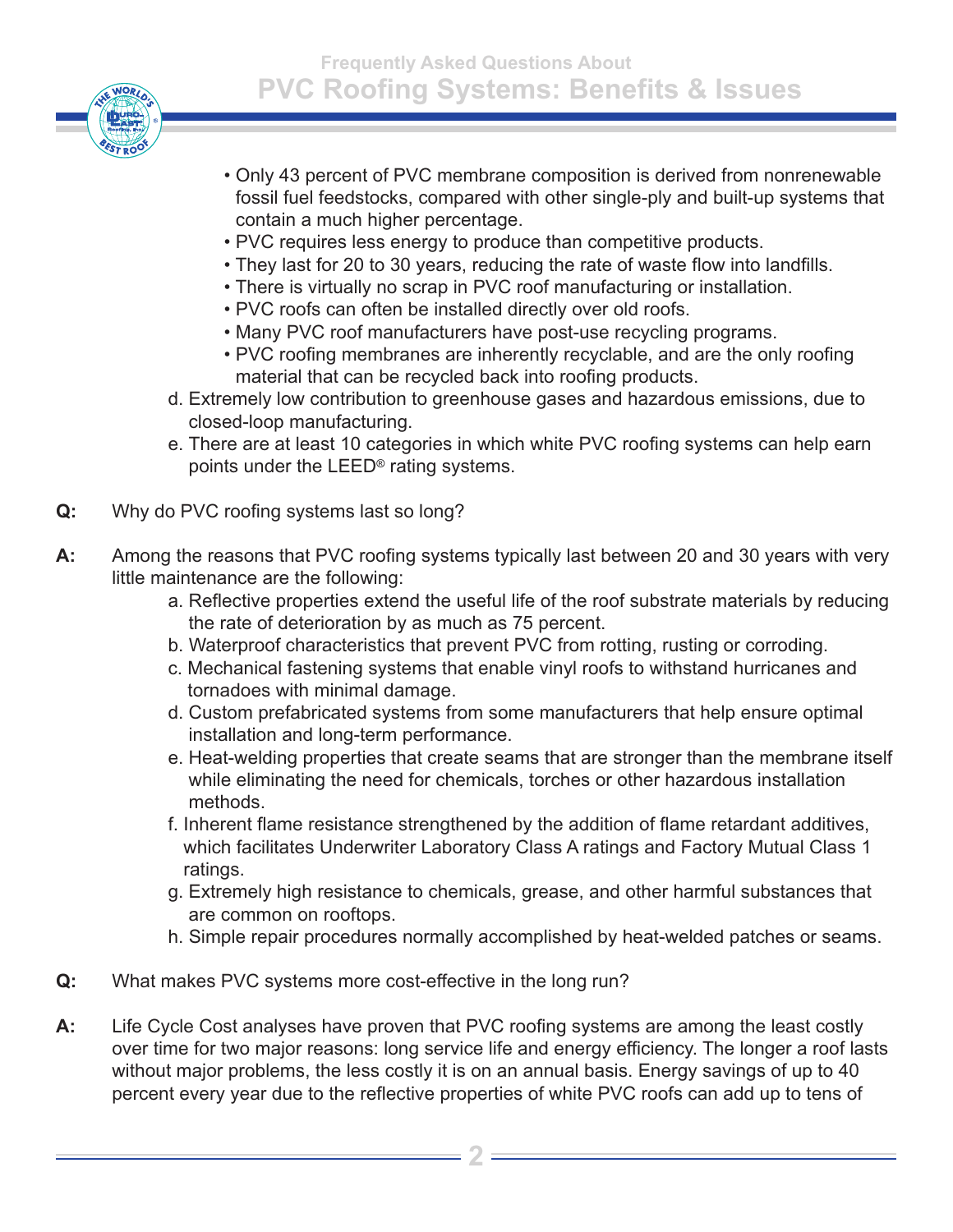

thousands of dollars during a 20- or 30-year life-span. Custom prefabricated PVC roofing systems also contribute to cost-effectiveness because they generate less waste, require less time and labor to install, and reduce the potential for rooftop human error, because up to 85 percent of membrane seaming can be completed in a controlled factory environment.

- **Q:** Environmental groups seem to think that PVC is one of the most hazardous products ever created – dangerous to human health and the environment. How do you answer that?
- **A:** During the last 35 years, there have been literally dozens of scientific studies and more than 26 full-scale LCAs relating to the safety and environmental impact of vinyl production, use and disposal. Study after study by a wide range of scientific, governmental, academic, and industry groups has confirmed that vinyl production in the United States today is very safe, and that finished vinyl products, including PVC roofing membranes, are inert, posing no risk to human health and very little impact on the environment. In fact, many PVC products – including reflective PVC roofing systems – often make a decidedly positive contribution toward sustainability. According to Dr. Patrick Moore, a co-founder of Greenpeace in 1971 and current chairman and chief scientist of Greenspirit Strategies:

"It's completely unacceptable for these activists to call PVC 'toxic' when PVC's effects on health and the environment have been investigated at every stage from manufacture through use and on to final disposal – in all cases vinyl has been shown to be safe and environmentally sound."

- **Q:** Who says PVC materials are safe and/or environmentally benign?
- **A:** The following are among the many organizations that have conducted scientific studies and life cycle assessments on PVC that have arrived at neutral or positive conclusions regarding the comparative health, safety and/or environmental sustainability of PVC production, installation, use and disposal:
	- U.S. Environmental Protection Agency (EPA)
	- U.K. Department of the Environment, Transport and the Regions
	- European Chemicals Bureau (ECB) of the European Commission
	- California EPA, Office of Environmental Health Hazard Assessment
	- Lawrence Berkeley National Laboratory (LBNL)
	- New York State Energy Research & Development Authority (NYSERDA)
	- Midwest Research Institute
	- British Board of Agrément (BBA)
	- American Society of Mechanical Engineers (ASME)
	- Swedish Environmental Protection Agency
	- U.S. Consumer Product Safety Commission (CPSC)
	- U.S. Food and Drug Administration (FDA)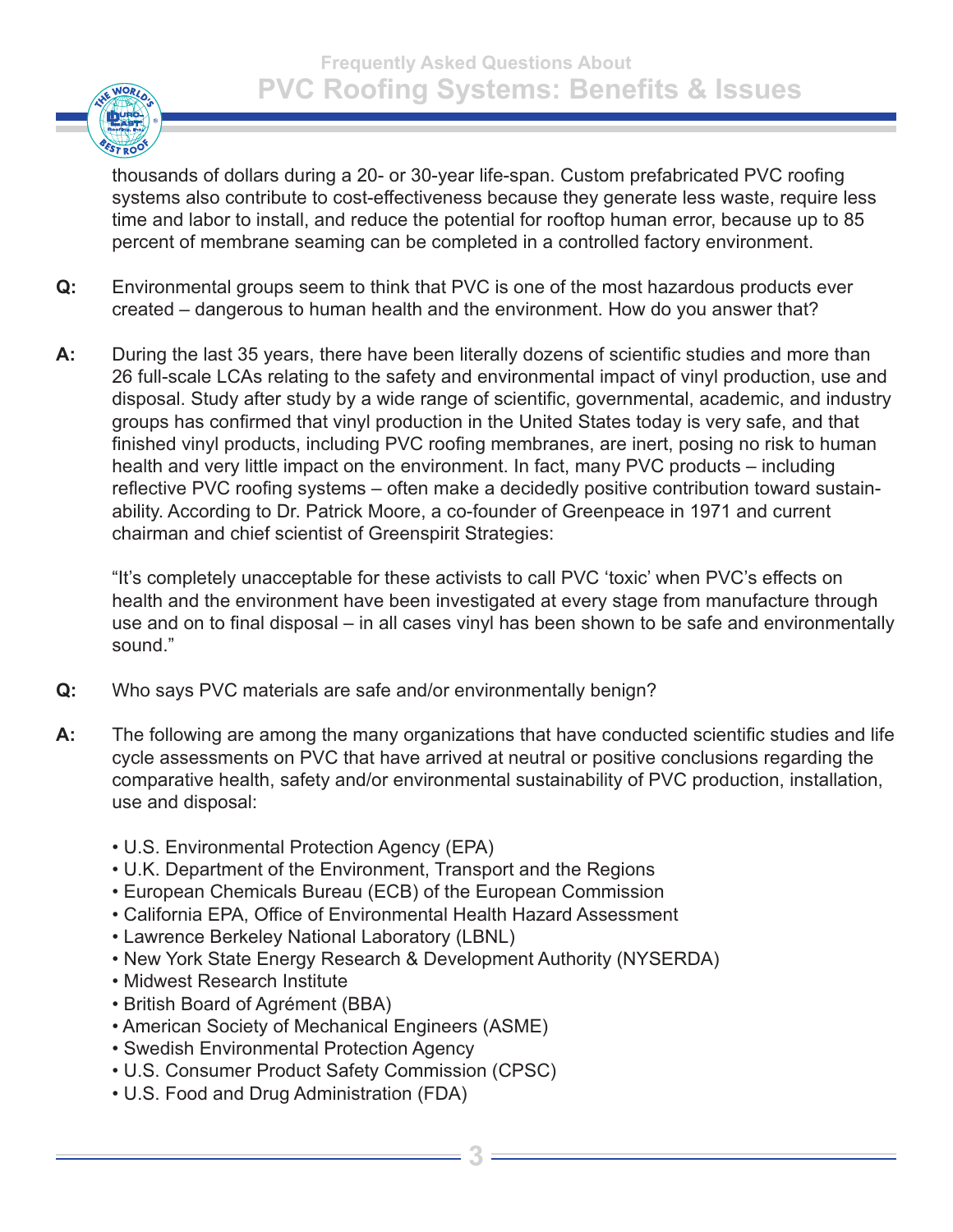**Frequently Asked Questions About PVC Roofing Systems: Benefits & Issues**



- U.S. Centers for Disease Control (CDC)
	- National Institute for Occupational Safety and Health (NIOSH)
	- U.S. Occupational Safety and Health Administration (OSHA)
- Technical and Scientific Advisory Committee (TSAC) of the U.S. Green Building Council (USGBC)
- European Single-Ply Waterproofing Association (ESWA)
- Carbotech AG independent environmental consultants
- U.S. Department of Health and Human Services (HHS)
	- U.S. Agency for Toxic Substances and Disease Registry (ATSDR)
- Commonwealth Scientific and Industrial Research Organisation (CSIRO Australia's premier scientific organization)
- U.S. National Academy of Sciences The Institute of Medicine (IOM)
- American Council on Science and Health (ACSH)
- Greenspirit Strategies
- **Q:** What about concerns that PVC production results in deadly emissions of dioxin, ethylene dichloride and vinyl chloride, causing severe health problems among PVC workers and nearby communities?
- **A:** According to the EPA, since adoption of a closed-loop manufacturing process in the mid-1970s vinyl chloride emissions in vinyl plants have been reduced by 99 percent and dioxin emissions from all sources have been reduced by 92 percent. During the same time frame, PVC production in the U.S. more than tripled. In 1997, CDC reported that the PVC industry had "almost completely eliminated worker exposures to vinyl chloride" as well as the incidence of cancer and other illnesses caused by exposure. More recent studies by ATSDR and others have shown that dioxin levels and the incidence of cancer in communities near PVC production facilities are no higher than the national average.
- **Q:** Isn't PVC a major cause of dangerous toxic gases during accidental building fires?
- **A:** Every organic substance that burns during accidental building fires is a source of toxic gases. In fact, the mix of gases produced from PVC combustion – carbon monoxide, carbon dioxide, hydrogen chloride (HCl) and water – is very similar to those of all other organic materials. More importantly, vinyl's inherent flame resistance properties actually play a beneficial role in mitigating the spread and strength of accidental building fires. Most rigid and flexible PVC will not burn alone without the application of heat from another source. Studies in Europe and the U.S. have shown that dioxin is present in all large-scale accidental fires, whether vinyl is present or not. PVC roofing membranes are a very small component of the mass of any building, and the smoke produced in a roof fire typically is external to the building.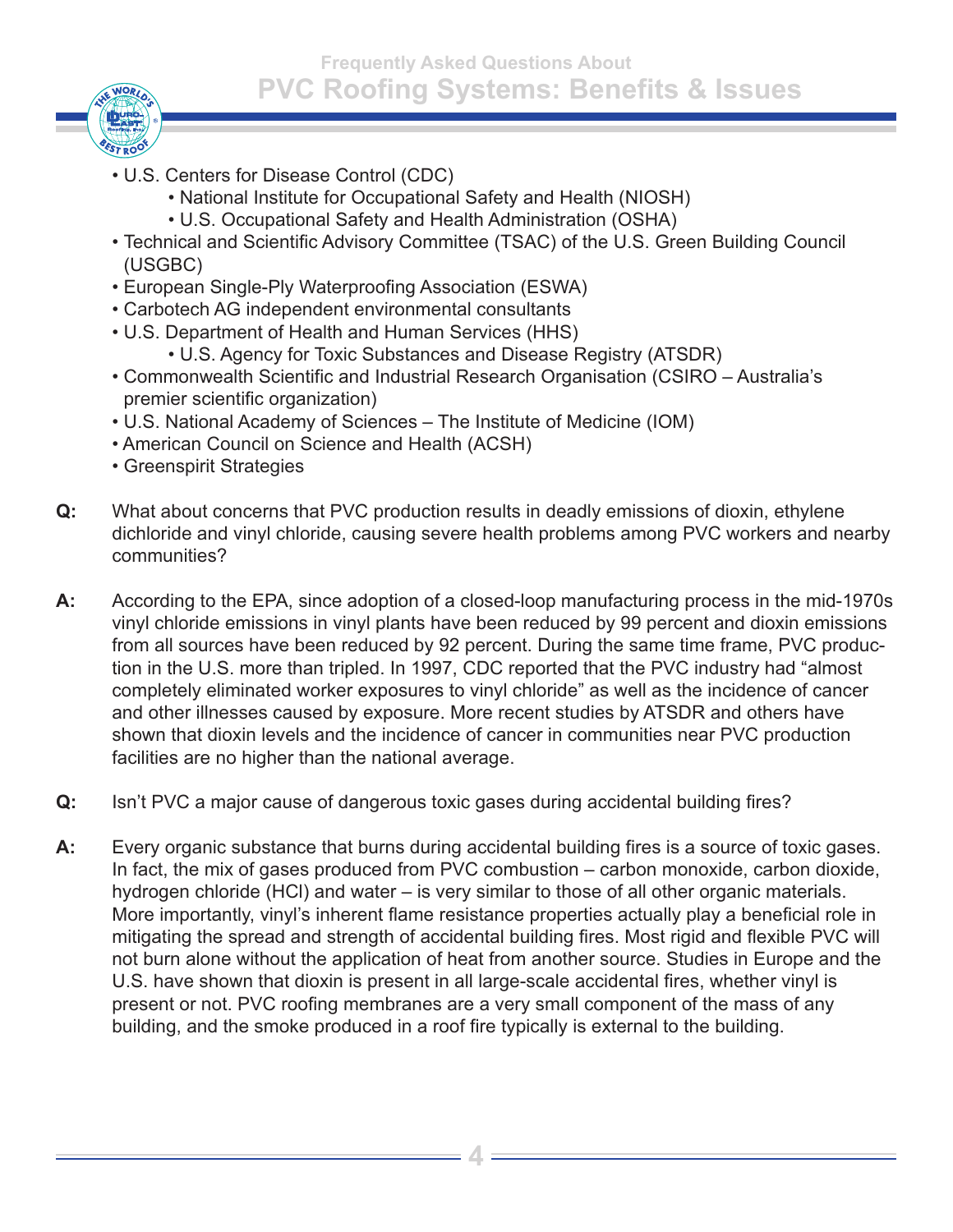

- **Q:** Isn't PVC made from chlorine, one of the most dangerous substances on earth?
- **A:** In its common elemental form (Cl2 or dichlorine), chlorine is a poisonous, pale green gas about 2.5 times as dense as air. This is why the safe production, transportation, and handling of dichlorine is tightly regulated by government and vigilantly administered by industry through training and programs like Responsible Care. However, chlorine is also a naturally occurring element found throughout the oceans and rocks of the world, and it is an essential nutrient for plants, animals and humans. The chlorine used to make vinyl is derived from salt – both seawater and land-based. Once chlorine is processed into vinyl, it is chemically locked into the product more tightly than it is in salt. Chlorine gas is never produced when PVC burns. When vinyl is recycled, landfilled or disposed of in a modern incinerator, no chlorine gas is released into the atmosphere. PVC roofing products are made from a very stable chlorine compound, and no chlorine is ever emitted from the finished product.
- **Q:** Haven't California and most of Europe banned phthalates an important PVC additive from use in children's toys and other articles? Isn't this a sure sign that PVC isn't safe?
- **A:** The European and California bans on phthalates in children's toys and related products are the unfortunate result of a sustained, 10-year scare campaign by activist groups dedicated to the elimination of all plastics and industrial chemicals. The basis of their argument lately is a small number of very recent studies that not only clash with more than 40 years of respected global academic and governmental science, but have offered no tangible proof that phthalates pose a danger to people of any age from any application. Phthalates have established a very strong safety profile over the 50 years in which they have been in general use. There is no reliable evidence that any phthalate, when used as intended, has ever caused a health problem for a human. Environmental research conducted by industry and others has led to a scientific consensus on three key points. First, phthalates are not persistent; they are quickly biodegraded in water and soil. Second, bioaccumulation and biomagnification are also not concerns; living organisms do not build up levels of phthalates over time, but break them down and eliminate them quickly. Third, the typical varieties of phthalates used in flexible single-ply roofing membranes (high molecular weight phthalates) are generally not soluble in water, and thus have a difficult time being bio-assimilated, as solubility is normally a requirement for biological assimilation.

The safety of medical devices and toys made of flexible vinyl was affirmed in 1999 by a blueribbon panel convened by the American Council on Science and Health (ACSH) and headed by former Surgeon General C. Everett Koop. Said Dr. Koop at the time:

"Consumers can be confident that vinyl toys and medical devices are safe. The panel's findings confirm what the U.S. Food and Drug Administration and the Consumer Product Safety Commission have been saying about these products all along. There is no scientific evidence that they are harmful to children or adults."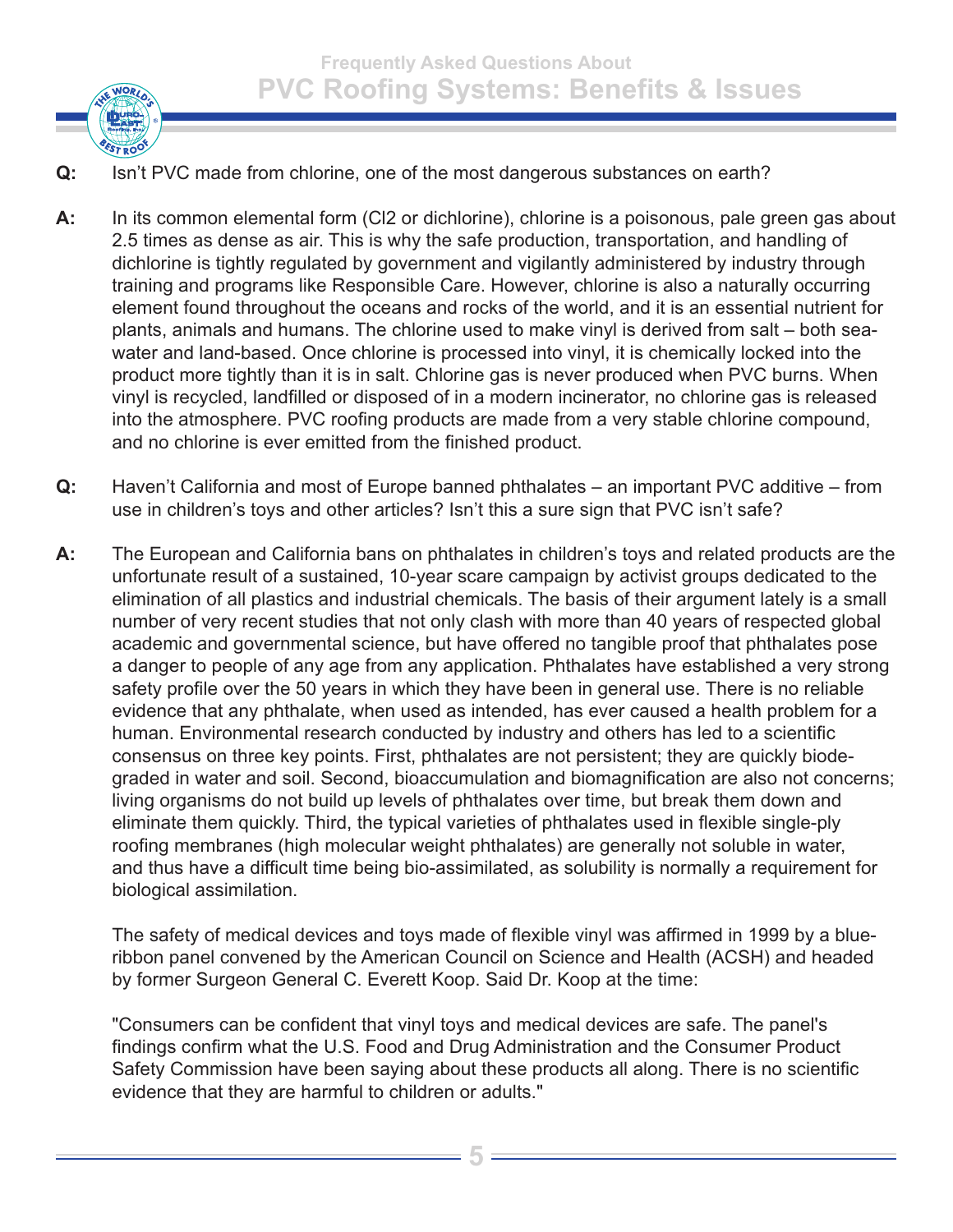



According to Dr. Patrick Moore of Greenspirit Strategies:

"The anti-phthalate activists are running a campaign of fear to implement their political agenda. This fear campaign merely distracts the public from real environmental threats … and the cost of taking "the path of least resistance" is replacing DINP (a phthalate) with chemicals that have not been as thoroughly tested and found as safe."

Among the many other organizations that have studied and confirmed the human safety and minimal environmental impact of phthalates are:

- U.S. EPA
- Institute of Medicine (IOM) of the National Academy of Sciences
- U.S. Consumer Product Safety Commission
- U.S. FDA
- The National Toxicology Program Center for the Evaluation of Risks to Human Reproduction (CERHR)
- **Q:** I've heard that PVC cannot be recycled. Is this true?
- **A:** No. In fact, PVC is inherently recyclable. Vinyl materials can be reprocessed and recycled repeatedly, and PVC is the only roofing material that has proven to be recyclable back into new roofing products. In Europe, PVC roofing materials have been recycled for nearly 15 years. In the U.S., more than one billion pounds of post-industrial vinyl are recycled annually, and that number is growing. Many U.S. PVC roofing manufacturers have established recycling programs, including Duro-Last® Roofing, Inc. Sister company, Oscoda Plastics®, Inc. has recycled an annual average of almost six million pounds of vinyl over the last three years using PVC scrap from at least 20 sources representing at least 10 types of products, including film, sheeting, seats, air domes, automotive and, of course, roofing.

The Vinyl Roofing Division of CFFA initiated a feasibility study for national recycling in January of 2008. PVC can also be safely incinerated to recover and use the latent energy, or land-filled. In fact, many landfills use PVC liners to contain contamination.

- **Q:** Didn't the U.S. Green Building Council (USGBC) just propose a new LEED® system for healthcare facilities that awards sustainability points for avoiding halogenated products like PVC?
- **A:** Yes. Last November, the USGBC issued a draft proposal for LEED for Healthcare (LEED-HC) that would award points for avoiding all halogenated materials, including PVC. To date, LEED-HC has undergone two public comment periods, ending February 19, 2008 with many organizations and member companies questioning a rating system that ignores the conclusions of their own five-year study on PVC building materials. What's curious about the LEED-HC proposal is that it was issued just a few months after its own Technical and Scientific